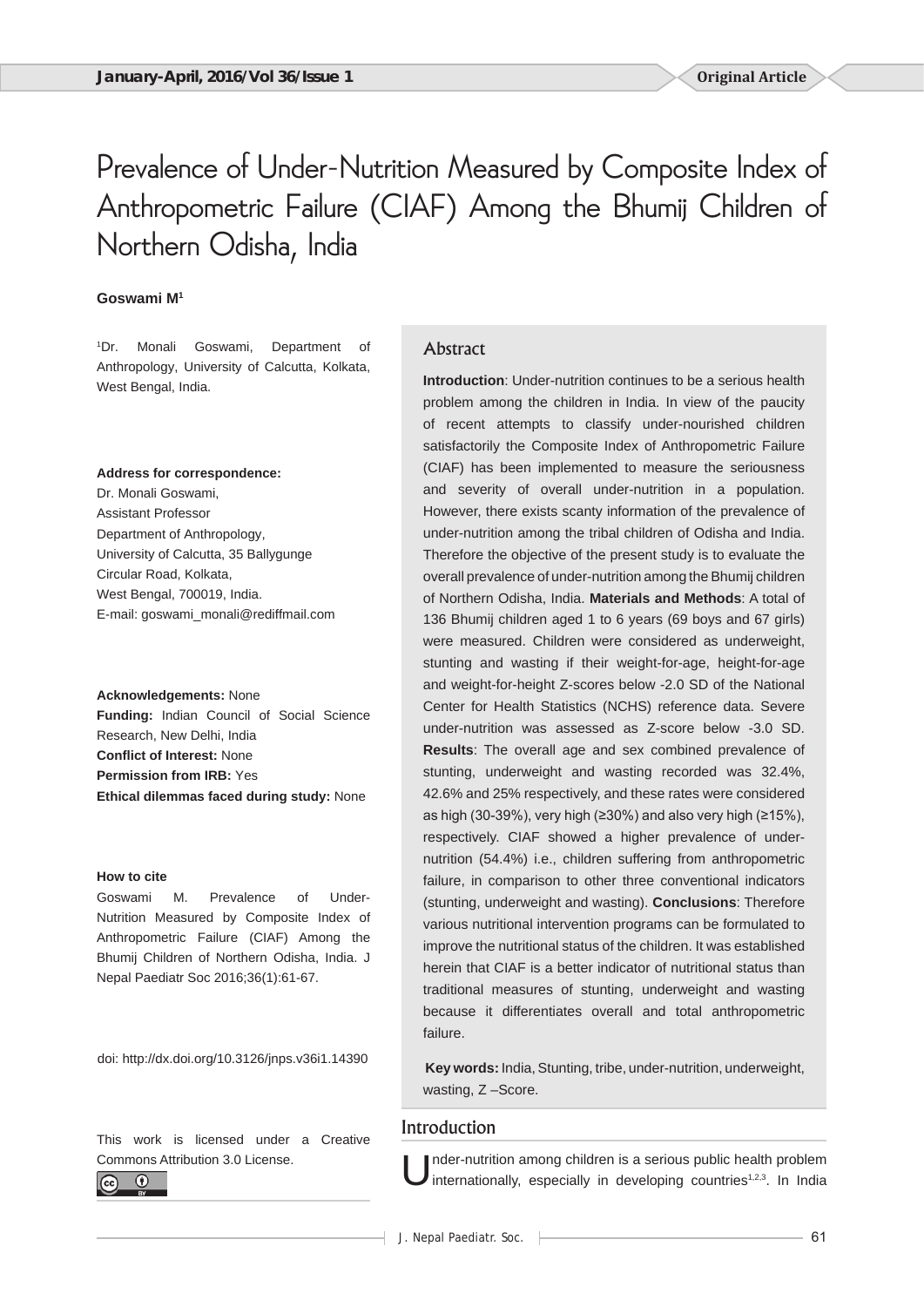one half of the children under the age of five years are moderately or severely malnourished, 30% of newborn children are significantly underweight and nearly 60% of women are anemic<sup>4</sup>. During pre-school age period, children have special nutritional needs because of their extensive growth and development<sup>5,6</sup>. Malnutrition makes a child susceptible to infections and delays recovery, thus increasing mortality and morbidity<sup>7</sup>.

In the last five decades, mortality rates have come down by 50% and the fertility rate by 40% but reduction in under-nutrition is only 20%. In spite of the relatively slow reduction in child under-nutrition in India, the country can still accelerate the rate of reduction in childhood under-nutrition and under five mortality rate by ensuing early detection and effective management of both under-nutrition and infections.

Child growth is the universalized tool to assess adequate nutrition, health and development of individual children, and to estimate overall nutritional status and health of populations. Compared to other health assessment tools, measuring child growth is a relatively inexpensive, easy to perform and non-invasive process<sup>5,6,8</sup>.

Three most commonly used internationally recommended indicators are stunting (low height-forage), underweight (low weight-for-age) and wasting (low weight-for-height)<sup>5,6</sup>.

It has been stated by the development economist Peter Svedberg that conventional indices are not sufficient for measuring the overall prevalence of under-nutrition among young children<sup>9</sup>. He further suggested that if children with wasting, stunting or who are underweight are all considered as undernourished, or to be in a state of "anthropometric failure", a new aggregate indicator is needed, one that incorporates all undernourished children, by their wasted and/or stunted and/or underweight and proposed the construction of a -CIAF. The Composite index of anthropometric failure (CIAF) incorporates all undernourished children in a single category and highlights the severity of a population's overall undernutrition more precisely than the three individual conventional measures. The CIAF has been used and validated by two previous Indian studies $11,12$ .

The present study focuses on the CIAF assessment to estimate the overall prevalence of undernutrition among the Bhumij children of Northern Odisha.

# Materials & Methods

The present study was a cross-sectional study conducted in three villages of Remuna and Nilgiri Blocks of Baleswar District, Northern Odisha, India. The study was carried out from November 2012 to February 2013. A total of 136 preschool children aged 1-6 years (69 boys; 67 girls) were assessed. Data was collected after obtaining necessary approval from the parents, villages and the block authorities. Parents were informed about objectives of the present study and their consent was obtained.

Information on age, gender, weight and height was collected on a structured pre-tested schedule by house to house visit following the interview method and examination. Anthropometric measurements were taken on each subject following the standard techniques<sup>12</sup>. Technical errors of measurement were found to be within reference values<sup>13</sup>. Children were considered as underweight, stunting and wasting if their weightfor-age, height-for-age and weight-for-height Z-scores below -2.0 SD of the National Center for Health Statistics (NCHS) reference data14. Severe under-nutrition was assessed as Z-score below -3.0 SD. Thus three commonly used under-nutrition indicators, i.e. stunting (low height-for-age), underweight (low weight-for-age) and wasting (low height-for-age) were used to evaluate the nutritional status of the subjects and CIAF for the total children. The WHO classification was also followed for assessing severity in malnutrition by rate prevalence ranges of these three indicators among children<sup>5</sup>. The classification is shown in table-I. Student's t-test was undertaken to test for sex differences in means of height and weight. Statistical significance was set at p<0.05.

 After calculating different Z scores the values were then compared to the international cut offs by WHO and number of wasted (WHZ <-2SD), underweight (WAZ<-2SD) and stunted (HAZ<-2SD) students were assessed. The children on the basis of the z-score were then categorized as per the subgroups of Svedberg's model in order to arrive at the CIAF to get the overall prevalence of under nutrition (WHO<sup>10</sup>). The z-score for different nutritional indices were calculated in reference to WHO international guidelines and the prevalence of underweight, stunting and wasting were calculated at cut-off level  $\leq$  2SD or Z - score  $\leq$  -2 (WHO<sup>10</sup>). For assessing CIAF, Svedberg's model was used.

For assessing the CIAF, Svedbergs model of six groups of children was used<sup>9</sup>. These groups include children with height and weight appropriate for their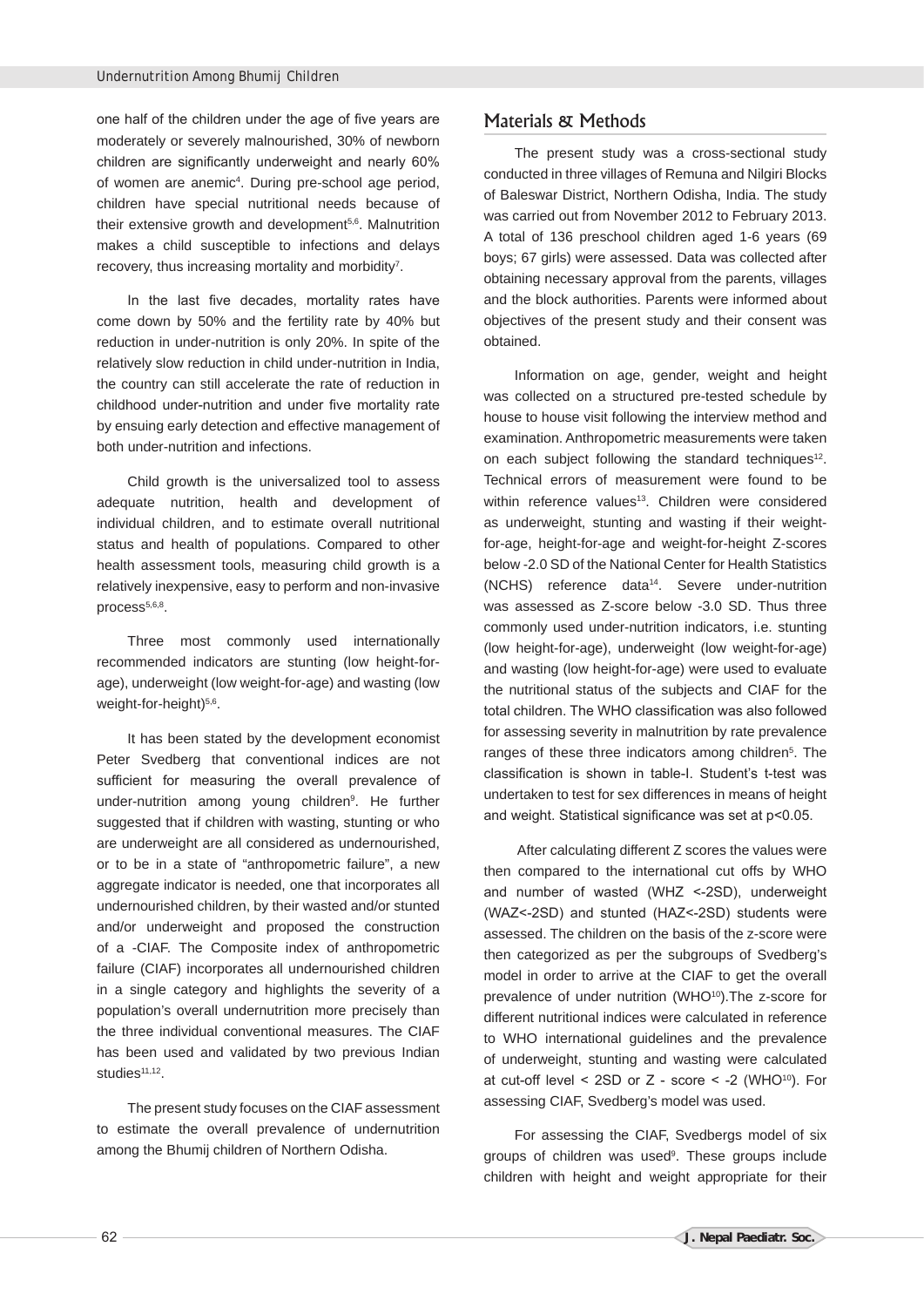age (i.e. who are not in anthropometric failure) and also children height and weight for their age are below the norm and thus are experiencing one or more forms of anthropometric failure<sup>15</sup>. These groups are defined in table-2.

The CIAF excludes those children not in anthropometric failure (i.e. group A) and includes all children who have wasting, stunting, or underweight (i.e. group B to F). It therefore provides a single measure to estimate the overall prevalence of under-nutrition. Svedberg originally suggested six sub-groups of anthropometric failure (A to F). However Nandy identified an additional subgroup: one that includes children who are only underweight but are not stunted or wasted (Group  $-Y$ )<sup>15</sup>. Thus, table-2 represents the classification of children with anthropometric failure (CIAF). Another theoretical combination would be "wasted and stunted" but this is physically not possible since a child cannot simultaneously experience stunting and wasting and not being underweight<sup>15</sup>.

The current study uses the Z-score system and the Composite Index of Anthropometric Failure (CIAF) to estimate the magnitude of under-nutrition among 1-6 years Bhumij pre-school children of Northern Odisha, India.

#### Results

The mean height and weight of the children are presented in Table-3. There was a significant sex & age difference in all parameters, i.e. height and weight (*p*<0.05). It was observed that boys were heavier and taller than girls at all ages.

Table 4 presents the rates of stunting, wasting and underweight among the Bhumij pre-school children. The overall age and sex combined prevalence of stunting, underweight and wasting were 32.4%, 42.6% and 25% respectively (Fig-2). These rates were high (30-39%), very high (≥30%) and also very high (≥15%), respectively, according to WHO classification of under-nutrition severity (Table-1)<sup>5</sup>. Moreover, maximum prevalence of under-nutrition (underweight, stunting and wasted) was observed among the girls at the age of 2 years, 3 years and 5 years girls respectively (age and sex specific) (Fig-1). There were no significant sex differences except at the age of 1 year, 4 years and 5 years in underweight & stunting only (p<0.05). Significant age difference was observed among boys in underweight (*p*<0.05) only. In the present study, the rate of stunting and underweight shows more or less the same prevalence as compared to UNICEF<sup>16</sup>.

Table 5 represents the proportions of children in each of the subgroups. Out of each subgroups (B-Y) with undernourished children, group D children who simultaneously had wasting, stunting & underweight was the highest (16.2%). Children who are only wasted (Group B), only stunted (Group F) or only underweight (Group Y) showed lower prevalence of under-nutrition. Children who are stunted as well as underweight (Group E) accounted for 15.4% and children who are wasting and underweight accounted for 7.4%. Thus, CIAF showed a higher prevalence of under-nutrition (54.4%) i.e., children suffering from anthropometric failure, in comparison to other three conventional indicators (stunting, underweight & wasting).

**Table 1A:** Classification assessment for severity of malnutrition by percentage prevalence ranges (WHO, 1995)

| <b>Classification</b> | Low (%) | Medium $(\%)$ | High $(\%)$ | Very High (%) |
|-----------------------|---------|---------------|-------------|---------------|
| Underweight           | <10     | $10 - 19$     | $20 - 29$   | $\geq 30$     |
| Stunting              | <20     | $20 - 29$     | 30-39       | $\geq 40$     |
| Wasting               | <5      | $5-9$         | $10 - 14$   | ≥15           |

Assessment of nutritional status.

Z-scores was calculated following the standard formula:

Z-score= (X-Median of NCHS)/Standard deviation of NCHS

**Table 1B:** Anthropometric Indices and Cut-off Points for Children to Assess the Severity of Malnutrition (According to WHO, 2006)

| Indicator   | <b>Meaning</b>              | <b>Cut-off Point</b> |  |
|-------------|-----------------------------|----------------------|--|
| Wasting     | Low Weight for Height (WHZ) | $\leftarrow$ 2SD     |  |
| Underweight | Low Weight for Age (WAZ)    | $\leftarrow$ 2SD     |  |
| Stunting    | Low Height for Age (HAZ)    | $\leftarrow$ 2SD     |  |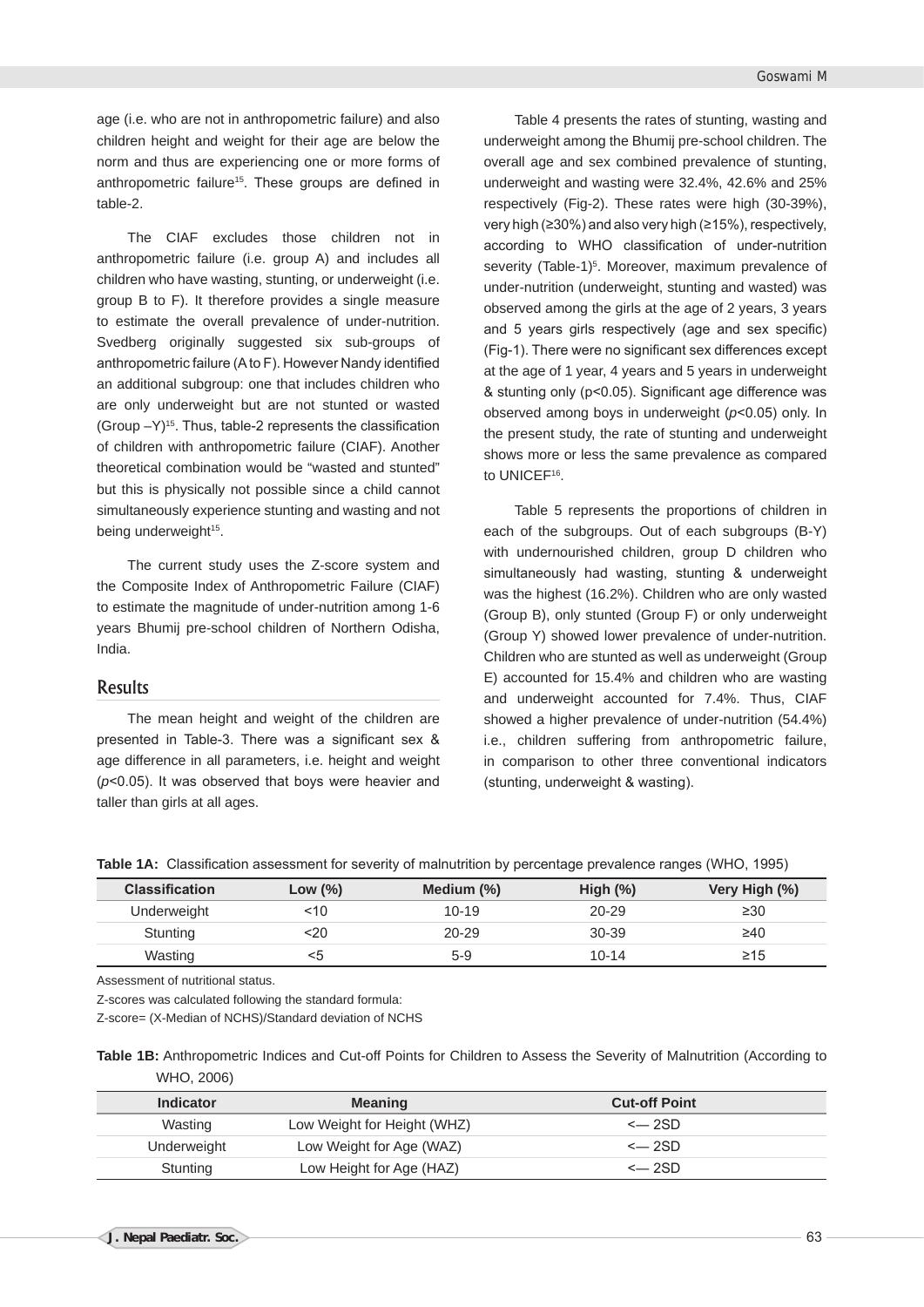| Group name | <b>Description</b>              | <b>Wasting</b> | <b>Stunting</b> | <b>Underweight</b> |
|------------|---------------------------------|----------------|-----------------|--------------------|
| A          | No failure                      | <b>No</b>      | <b>No</b>       | <b>No</b>          |
| B          | Wasting only                    | Yes            | <b>No</b>       | <b>No</b>          |
| C          | Wasting & Underweight           | Yes            | <b>No</b>       | Yes                |
| D          | Wasting, Stunting & Underweight | Yes            | Yes             | Yes                |
| Ε          | Stunting & Underweight          | No             | Yes             | Yes                |
| F          | Stunting only                   | <b>No</b>      | Yes             | <b>No</b>          |
| v          | Underweight only                | No             | <b>No</b>       | Yes                |

**Table 2:** Classification of children for the assessment of anthropometric failure (CIAF) according to Nandy et al. (2005).

**Table 3:** Mean (SD) height and weight of the preschool Bhumij children aged 1-6 years.

|             |              | <b>Boys (n-69)</b> |                  |              | Girls (n-67)  |                    |
|-------------|--------------|--------------------|------------------|--------------|---------------|--------------------|
| Age (years) | $\mathsf{n}$ | Height (cm)        | Weight (Kg)      | $\mathsf{n}$ | Height (cm)   | <b>Weight (Kg)</b> |
|             | 10           | 71.34 (4.01)       | 8.9(1.30)        |              | 70.84 (4.23)  | 8.6(1.21)          |
| 2           | 13           | 83.86 (4.27)*      | 10.2(1.43)       | 14           | 82.16 (4.46)  | 9.8(1.46)          |
| 3           | 14           | 90.97 (4.63)       | 12.7(1.61)       | 11           | 90.31 (4.28)  | 12.2(1.37)         |
| 4           | 12           | 98.10 (4.37)       | $14.5(1.58)^{*}$ | 8            | 97.92 (4.83)  | 13.6 (1.50)        |
| 5           | 9            | 106.81 (4.06)*     | 16.8 (1.47)      | 15           | 105.25 (4.60) | 16.4 (1.87)        |
| 6           | 11           | 112.73 (4.86)      | 19.6 (1.72)      | 12           | 112.48 (4.54) | 19.2 (1.76)        |

Figures in parentheses are standard deviations.

\**p*<0.05 significant sex and age differences

**Table 4:** Prevalence of under-nutrition among the Bhumij children aged (1-6 years)

|                                                                                                                   | Age in years |              |             |          |             |          |                                                                                                                               |       |             |                         |             | Overall  |            |
|-------------------------------------------------------------------------------------------------------------------|--------------|--------------|-------------|----------|-------------|----------|-------------------------------------------------------------------------------------------------------------------------------|-------|-------------|-------------------------|-------------|----------|------------|
|                                                                                                                   |              |              |             |          |             | 3        |                                                                                                                               | 4     |             | 5                       |             | 6        | (Age & sex |
| Category                                                                                                          | <b>Boys</b>  | <b>Girls</b> | <b>Boys</b> | Girls    | <b>Boys</b> | Girls    | <b>Boys</b>                                                                                                                   | Girls | <b>Boys</b> | Girls                   | <b>Boys</b> | Girls    | combined)  |
|                                                                                                                   | $n-10$       | $n-7$        | $n-13$      | $n - 14$ | $n - 14$    | $n - 11$ | $n-12$                                                                                                                        | $n-8$ | $n-9$       | $n-15$                  | $n - 11$    | $n - 12$ | $N-136$    |
| Underweight 5*(50.0) 2*(28.6) 5(38.5) 6(42.9) 6(42.9) 5(45.5) 5*(41.7) 5*(62.5) 5*(55.6) 4*(26.7) 5(45.5) 5(41.7) |              |              |             |          |             |          |                                                                                                                               |       |             |                         |             |          | 58(42.6)   |
| Stunting                                                                                                          |              |              |             |          |             |          | $3*(30.0)$ $3*(42.9)$ $4(30.8)$ $5(35.7)$ $4(23.6)$ $4(36.7)$ $5*(41.7)$ $2*(25.0)$ $2*(22.2)$ $6*(40.0)$ $3(27.2)$ $3(25.0)$ |       |             |                         |             |          | 44(32.4)   |
| Wasting                                                                                                           | 2(20.0)      |              |             |          |             |          | 2(28.6) 4(30.8) 3(21.4) 4(28.6) 2(18.1) 2(16.7) 1(12.5) 2(22.2)                                                               |       |             | 5(33.3) 3(27.2) 4(33.3) |             |          | 34(25.0)   |

Figures in parentheses are percentages

\* Significant sex differences at p<0.05

**Table 5:** Subgroups of anthropometric failure among the studied children.

|                                             |             |                          |             |                                        |                  | Age in years             |                                 |                         |                          |                               |                          |                          | Overall         |
|---------------------------------------------|-------------|--------------------------|-------------|----------------------------------------|------------------|--------------------------|---------------------------------|-------------------------|--------------------------|-------------------------------|--------------------------|--------------------------|-----------------|
|                                             | 1 year      |                          | 2 year      |                                        | 3 year           |                          |                                 | 4 year                  |                          | 5 year                        | 6 year                   |                          | (age & sex      |
| Group                                       | <b>Boys</b> | Girls                    | <b>Boys</b> | Girls                                  | <b>Boys</b>      | Girls                    | <b>Boys</b>                     | Girls                   | <b>Boys</b>              | Girls                         | <b>Boys</b>              |                          | Girls combined) |
|                                             | $n-10$      | $n-7$                    | $n-13$      | $n - 14$                               | $n - 14$         | $n - 11$                 | $n-12$                          | $n-8$                   | $n-9$                    | $n-15$                        | $n-11$                   | $n-12$                   | $N-136$         |
| A (No Failure)                              | 5(50.0)     | 3(42.9)                  | 7(53.8)     | 6(42.9)                                | 5(35.7)          | 6(54.5)                  | 4(33.3)                         | 3(37.5)                 | 4(44.4)                  | 8(53.3)                       | 5(45.5)                  | 6(50.0)                  | 62(45.6)        |
| B (Wasting only)                            | ٠           |                          | 1(7.7)      | 1(7.1)                                 | 2(14.3)          | $\overline{\phantom{a}}$ | 2(16.7)                         |                         |                          | $\overline{\phantom{a}}$      | 1(9.1)                   | ۰                        | 7(5.1)          |
| C (Wasting &<br>Underweight)                | 1(10.0)     | 1(14.3)                  | 1(15.4)     | ۰                                      | $2(14.3)$ 1(9.1) |                          | $\overline{\phantom{a}}$        | 1(12.5)                 | $\overline{\phantom{a}}$ | 2(13.3)                       | $\overline{\phantom{a}}$ | 1(8.3)                   | 10(7.4)         |
| D (Wasting,<br>stunting and<br>underweight) | 1(10.0)     | 1(14.3)                  |             | $2(15.4)$ 3(21.4)                      | 1(7.1)           |                          |                                 | 2(18.2) 4(33.3) 1(12.5) | 1(11.1)                  | 1(6.7)                        |                          | $3(27.3)$ 2(16.7)        | 22(16.2)        |
| $E$ (Stunting &<br>underweight)             | 2(20.0)     | $\overline{\phantom{a}}$ |             | 2(15.4) 3(21.4) 3(21.4) 2(18.2) 1(8.3) |                  |                          |                                 |                         |                          | $1(12.5)$ $2(22.2)$ $3(20.0)$ | 2(18.2)                  | $\overline{\phantom{a}}$ | 21(15.4)        |
| F (Stunting only)                           | ٠           | 2(28.6)                  | -           | 1(7.1)                                 | 1(7.1)           | $\overline{\phantom{a}}$ | 1(8.3)                          |                         | ٠                        | 1(6.7)                        | ٠                        | 1(8.3)                   | 7(5.1)          |
| Y (Underweight<br>only)                     | 1(10.0)     | $\overline{\phantom{a}}$ |             |                                        |                  |                          |                                 | 2(25.0)                 | 2(22.2)                  | -                             | ٠                        | 2(16.7)                  | 7(5.1)          |
| <b>CIAF</b>                                 | 5(50.0)     | 4(57.1)                  | 6(46.2)     |                                        |                  |                          | 8(57.1) 9(64.3) 5(45.5) 8(66.6) | 5(62.5)                 | 5(55.6)                  | 7(46.7)                       | 6(54.5)                  | 6(50.0)                  | 74(54.4)        |

Group A indicates normal (No anthropometric failure); N=A+CIAF = Composite Index of Anthropometric Failure Figures in parentheses are percentages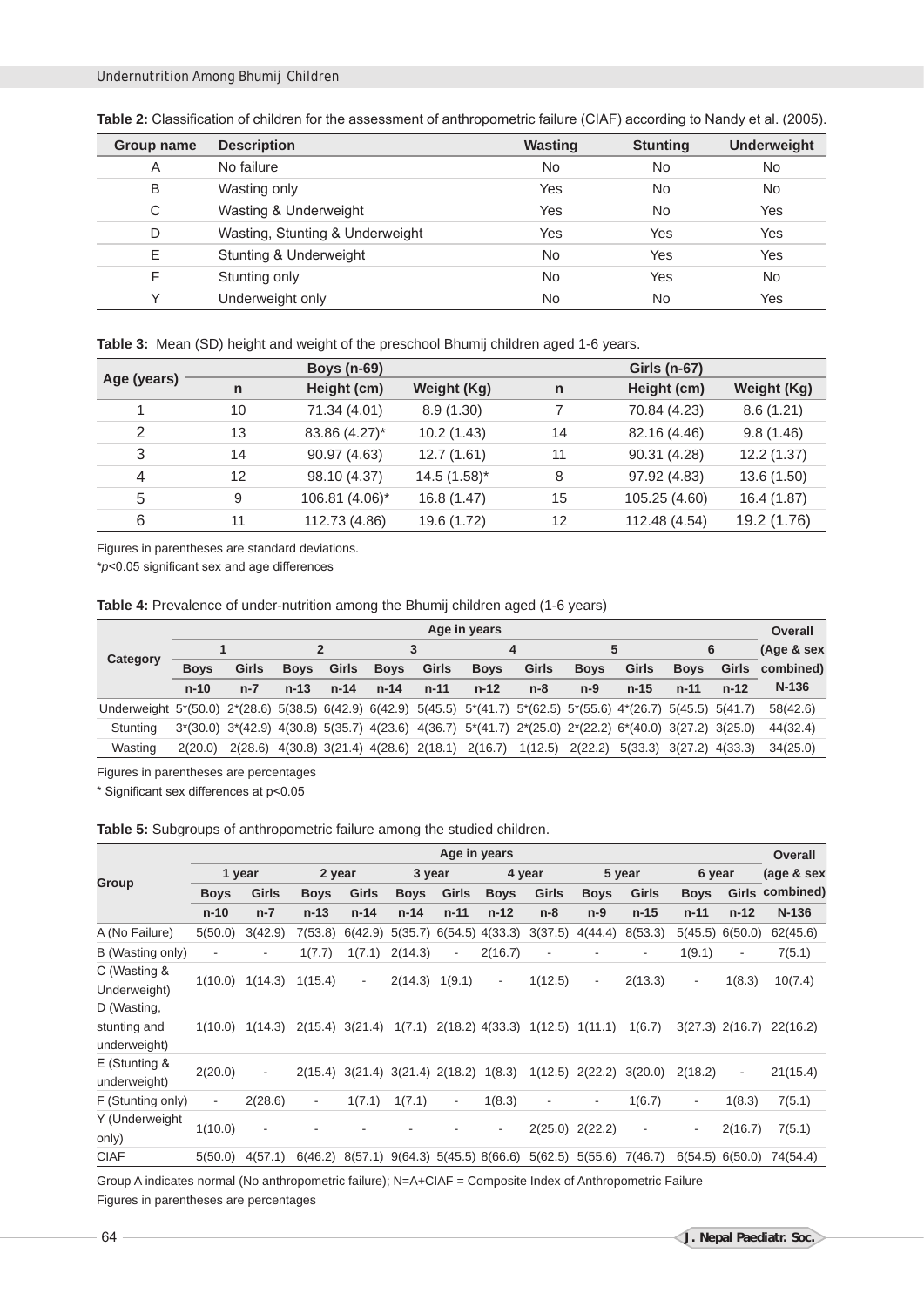| S. No | Sample Size (n) | <b>Study area</b>       | $CIAF(\% )$ | <b>Source</b>                |
|-------|-----------------|-------------------------|-------------|------------------------------|
|       | NFHS-2 (98/99)  | <b>National Average</b> | 59.8        | Nandy, 2005                  |
| 2     |                 | Coimbature, Tamil Nadu  | 68.6        | Seetharaman et al (2007)     |
| 3     | 2016            | Chapra, Nadia, WB       | 60.4        | Biswas et al (2009)          |
| 4     | 347             | Purulia, WB             | 66.3        | Das & Bose (2009)            |
| 5     | ٠               | Arambagh, Hoogly, WB    | 73.1        | Mandal & Bose (2009)         |
| 6     | 188             | Bankura, WB             | 69.1        | Mukhopadhyay & Biswas (2011) |
| 7     | 438             | Kashmir, India          | 25.58       | Fazili et al (2012)          |
| 8     | 225             | Purba Medinipur, WB     | 50.2        | Acharya et al (2013)         |
| 9     | 136             | Balasore, Odisha        | 54.4        | <b>Present Study</b>         |

**Table 6:** Prevalence of CIAF in Pre-school children: A comparison with other studies from India.



**Fig 1:** Undernutrition Prevalence (%) using different indicators





# Discussion

Malnutrition in children under five years of age is one of the most serious health problems in developing countries<sup>17</sup>. It is also a major cause of child mortality in India, where the World Bank report of 2005 confirmed that 47 percent of Indian children below the age of five



**Fig 3:** Subgroups of Anthropometric Failure

were malnourished. Further, reported that India has the highest incidence of childhood malnutrition in the world<sup>18</sup>. A recent study has developed a new index i.e. Composite Index of Anthropometric Failure (CIAF)<sup>15</sup>. Studies on health and nutritional assessment have been conducted in different parts of India among the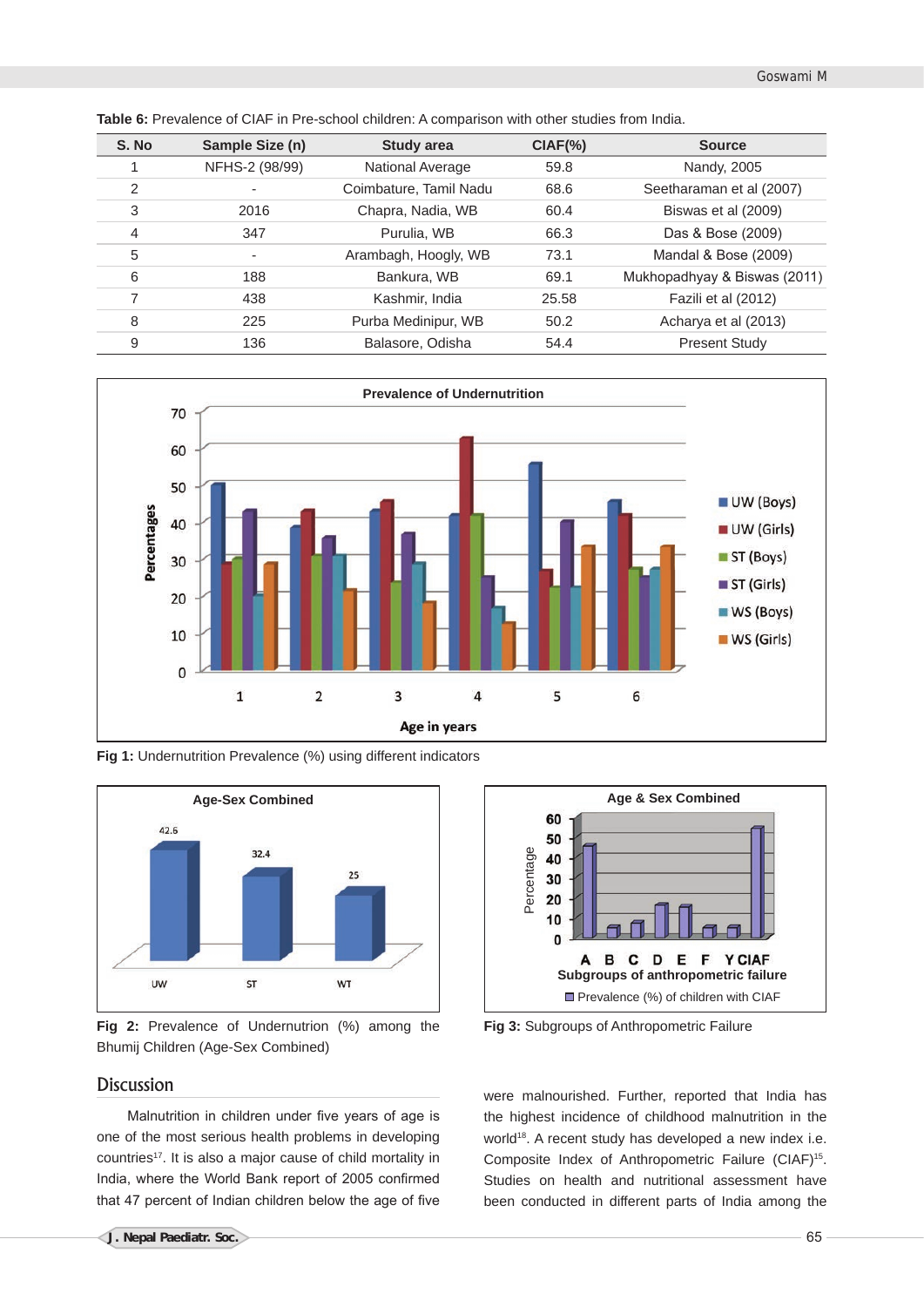tribal & non-tribal children<sup>19,20,21,15,22,23,17,24</sup>. But nutritional assessment and CIAF anthropometrical data among the tribal children of Northern Odisha was nonexistent or until now it has not been investigated. Therefore the present study was undertaken to evaluate the levels of stunting, underweight and wasting and also to assess the overall prevalence of under-nutrition by using CIAF among the Bhumij tribal children (1-6 years) of Northern Odisha. Very few studies have been reported from India which have dealt with CIAF especially in school going children<sup>25</sup>.

The total burden of malnutrition measured by CIAF in young Indian children is considerably higher. This is the country with largest child population in the world<sup>26</sup>. Nationwide survey showed definite improvement in nutritional profile of Indian children, though the picture is still gloomy<sup>27,28</sup>.

Fig 3 shows that CIAF sub-groups of undernourished children, with 15.3% having single anthropometric failure (Groups B, F and Y) and 39% having multiple anthropometric failure (Groups C, D and E). After summation in Groups B-Y, it is found that 54.4% of the Bhumij children had a high prevalence of undernutrition with some form of anthropometric failure.

The overall prevalence of stunting, underweight and wasting in the present study demonstrated slightly better results (44.2% stunting, 44.0% underweight and 15.8% wasting respectively) compared to the Indian situation<sup>17</sup>. The present study shows more or less the same prevalence (54.4%) of overall undernutrition (by CIAF) with the recent study (CIAF-50.2%) done by29 Acharya et al (2013). Most importantly, it must be noted here that the findings of the present study are in accordance with those of, who also reported higher rates of CIAF compared to the other three (Underweight, stunting and wasting) more conventional measures of under-nutrition<sup>15,17,25</sup>. The use of CIAF in the present study establishes that 54.4% of Bhumij children had some form of anthropometric failures. Although undernutrition measured by CIAF is considerably lower than that recorded in other studies, but this scenario is extremely alarming<sup>30,31,32,15,18,17</sup>. Children with multiple anthropometric failures were more likely to experience ill-health and were at more risk of dying than those with single anthropometric failure<sup>36</sup>.

 The findings of widespread prevalence of undernutrition among tribal & non-tribal children in India were also corroborated in this study (Table-6).

Previous studies from India have recorded the

nutritional burden (CIAF) existing among the children. These include Nandy et al (2005) (59.8%); Seetharaman et al (2007) (68.6%); Biswas et al (2009) (60.40%); Das and Bose (2009) (66.3%); Mondal and Bose (2009) (73.1%); Mukhopadhyay & Biswas (2011) (69.1%); Fazili et al (2012) (25.58%); Acharya et al (2013) (50.2%); Present study (2014) (54.4%)15,17,30,31,16,25,29. All these studies found high rates of under-nutrition measured by CIAF. Thus the total burden of malnutrition measured by CIAF in rural and tribal children of India is considerably higher (mostly above 60%). This situation is not only distressing but very alarming since childhood is the foundation for both physiological & psychological development.

The present study is limited by its small sample size, being only from one area of Odisha, India. These results may therefore only be representative of a small community and not representative of the state or country. Therefore, to obtain a broader representation, more studies involving CIAF is to be undertaken among children of other tribal populations of not only Odisha but also from different parts of India. These results will not only allow us to compare the rates of three conventional measures of under-nutrition with CIAF, but also helps us to establish the improved effectiveness and use of CIAF.

# Conclusion

The present study establish the overall prevalence of undernutrition using the Z Score and the composite index of anthropometric failure among the Bhumij children (1-6 years) of Northern Odisha, India. The study reflects that 54.4% of the children had some form of anthropometric failure and 39% of the children experienced multiple anthropometric failure. Thus it is concluded that these children are under acute and chronic undernutrition. The present study, by disintegrating the undernourished children into different groups, helps in identifying children with multiple anthropometric failures and these children with multiple anthropometric failures form the priority group for planners and policy makers.

### Recommendations

It is therefore recommended that similar studies should be undertaken using the CIAF assessment among the children of other tribal populations of not only Odisha but also other parts of India. Various valuable nutritional intervention programs can be formulated to improve the nutritional status of the children with a priority towards children with multiple anthropometric failures. Moreover improvement of their nutritional status is of paramount importance from the national public health perspective.